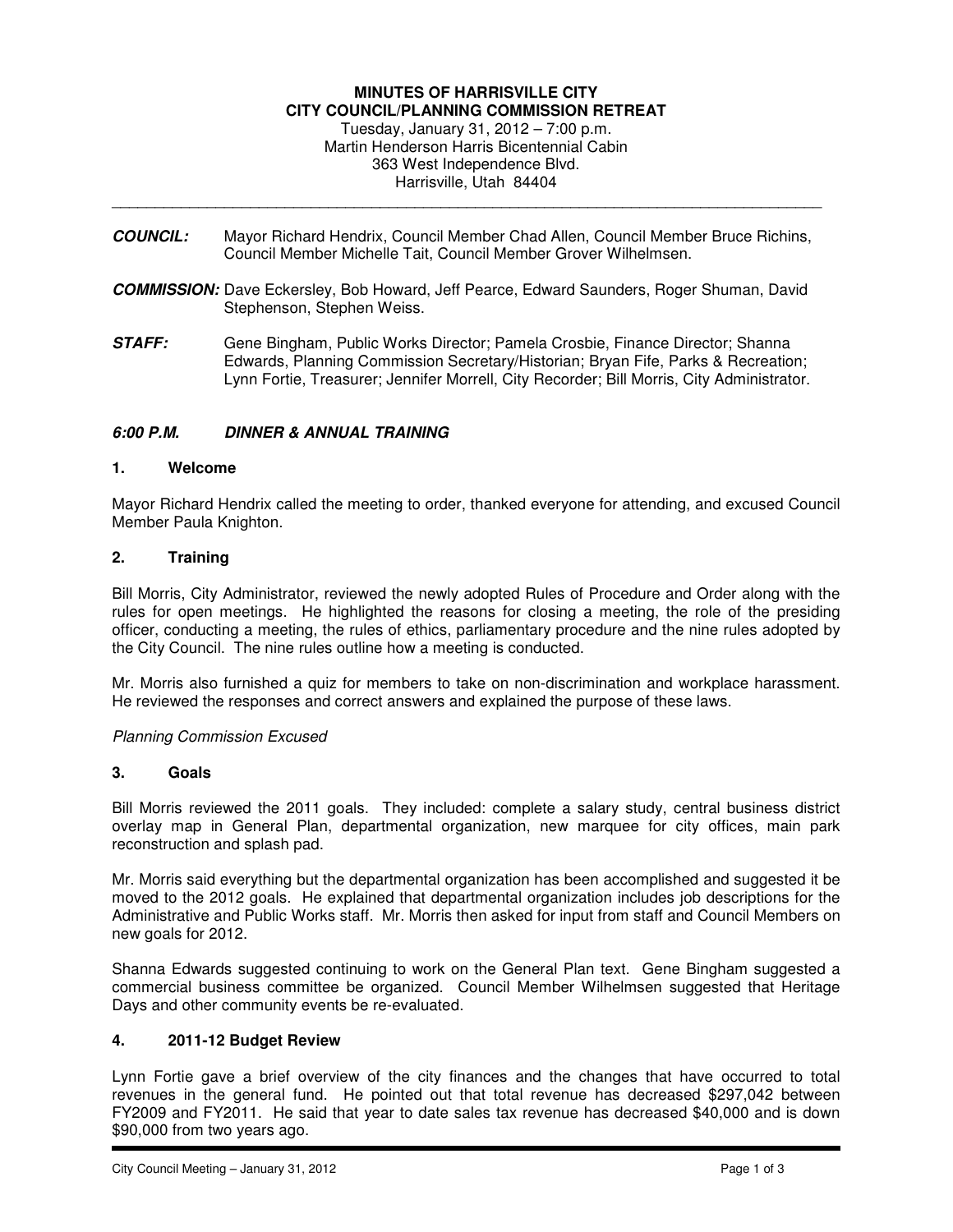Council Member Richins asked if the decrease was related to the new Wal-Mart in Ogden. Pamela Crosbie said sales tax revenue from Wal-Mart has not got down significantly, it is an overall decrease spread across all businesses.

Council Member Allen asked about the \$25,000 decrease in fines. Ms. Crosbie said that some of it may be attributed to the transition last year with the new judge but the majority of it is attributed to people choosing jail time over paying a court fine.

Mayor Hendrix explained there is a two month lag in sales tax reporting. These figures represent sales tax revenue through November 2011. He feels that many people are choosing to stay home more due to the poor economy and are not shopping or eating out as much. Council Member Wilhelmsen reported a conversation he had with the Chief of Police who indicated that DUI's were down because people were staying home to drink.

Ms. Crosbie pointed out that she sees the sales tax revenue for all of the cities in Utah and most are going down although a few are starting to turn around. She discussed with Council Members the new business going in at what was previously Mike's Fuel Stop. It will be the same type of business, gas station and convenience store, and eventually a car wash as well. The name of the business is Corner Stop and they would like to open the convenience store by March  $1<sup>st</sup>$ .

# **5. Heritage Days**

Michelle Tait talked about the possibility of moving Heritage Days to June and scaling it back. She discussed some of the possible activities and said it could be joined with the splash pad grand opening. Council Member Richins asked if there was a way to involve the Youth City Council. Council Members reviewed a calendar for early summer dates and felt the first two Saturdays in June would be a good date for the celebration.

Mayor Hendrix explained that the Council Members would be responsible for Heritage Days this year and noted that Sue Russell has decided to step down as the coordinator. He emphasized that the Council would need to start meeting right away if the date is to be moved up to June. Council Member Wilhelmsen suggested that he meet with Michelle Tait first to hammer out some of the details and then meet with all the Council Members. Mayor Hendrix proposed they all meet on Tuesday, February 7th at 7:00 p.m. Mr. Morris reminded everyone that when three or more Council Members meet together an agenda will have to be posted and minutes taken.

Jennifer Morrell reviewed the Heritage Days survey that was conducted over the last two months. Some of the highlights are the major age group attending are  $13 - 18$  year olds. The top five events to participate in are the fireworks, the vendor/food booths, parade, entertainment, and breakfast. The events those surveyed would do away with are Little Miss Harrisville, Fear Factor, the baby contest, Deal or No Deal, and entertainment. The idea of having a Harrisville's Got Talent event or using local bands and groups for entertainment was very popular.

Shanna Edwards discussed her ideas for combining Heritage Days with the 50 year jubilee celebration. Those ideas include: a time capsule to be opened in 25 years, promoting a "year of service" with recognition by the City of those who serve in the community, and parade entries and events that focus on 50 years ago, i.e. 60's dance, fashion, and activities. Ms. Edwards also explained some of the personal histories being put together by the History Committee and their plans to make them available on the website.

# **6. New Public Works Employee**

Mayor Hendrix said he asked Gene Bingham to come and talk about the splash pad and their need for a new employee. Mr. Bingham explained the need to be creative to make this feasible. He explained how the storm water utility fund works and the purpose of it. He said the current fund balance was \$423,698.